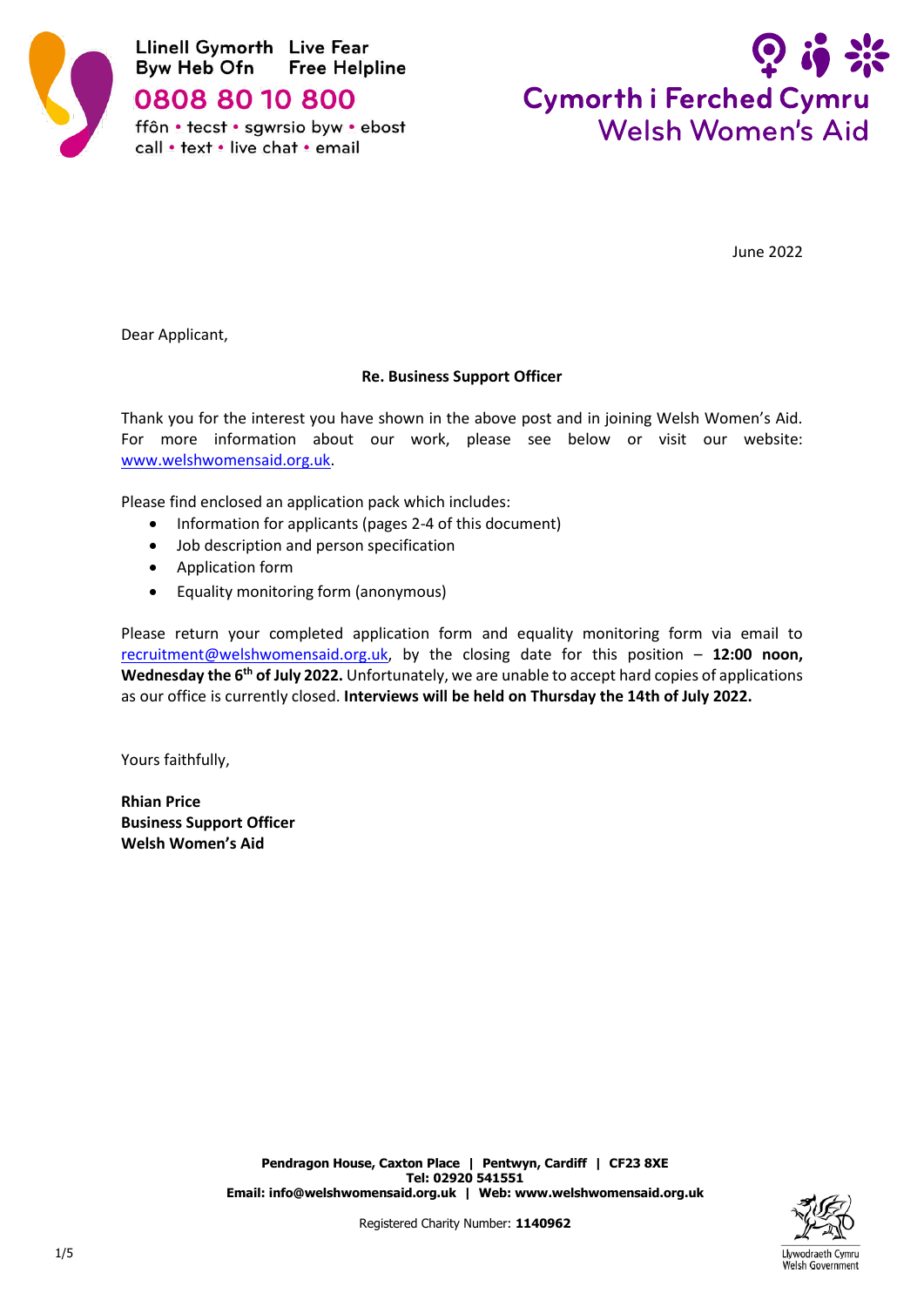



## **INFORMATION FOR APPLICANTS**

## **Applying for a job with Welsh Women's Aid**

We aim to ensure that every applicant is treated fairly, which means that we are not able to consider personal knowledge about you. The information you provide in your application form is the only information we will use in deciding whether or not you will be shortlisted for the selection process. Your application form is therefore very important and the following advice is designed to help you compete it as effectively as possible.

The *person specification* is the list of criteria or requirements regarded as necessary for the post. To be considered for an interview you have to fulfil each point of the person specification, demonstrating your abilities by telling us about your experience, skills and knowledge.

Before you fill in the application form look at the person specification and decide how to relate your skills, knowledge and experience to each point. Use your past and present jobs, interests and skills. Remember that voluntary work or work at home can be as valuable as paid employment. Also consider how your experience and knowledge matches our values.

It is important that your application relates to the job you are applying for. Give examples of the work you have been involved in, remembering to specify your own responsibilities rather than those of your team or department.

The application form should be filled in as completely and as clearly as possible so that we can consider all applicants on the same basis. Make sure you complete the form clearly. You may wish to continue your application on one or more separate sheets, which should be attached to the application form. The additional information section should not be too lengthy, use your judgement to make sure you have conveyed how you have the skills and experience to do this job.

Please give as your referees your current and most recent employers where possible. Send your form to us by the deadline, keeping a copy.

#### **Shortlisting**

After the closing date, the application forms are read very carefully to see how each person's skills and experience relate to the skills and experience in the person specification. Applicants who meet these requirements are shortlisted for interview. Only information contained in the application will be considered in making the decision to shortlist.

#### **Interviews**

The interview panel is normally made up of two or three people who ask each candidate questions covering the relevant criteria, to allow you to expand on your application and show how you meet the essential requirements of the post. Depending on the role, you may be asked to complete a

> **Pendragon House, Caxton Place | Pentwyn, Cardiff | CF23 8XE Tel: 02920 541551 Email[: info@welshwomensaid.org.uk](mailto:info@welshwomensaid.org.uk) | Web: [www.welshwomensaid.org.](http://www.welshwomensaid.org/)uk**



Registered Charity Number: **1140962**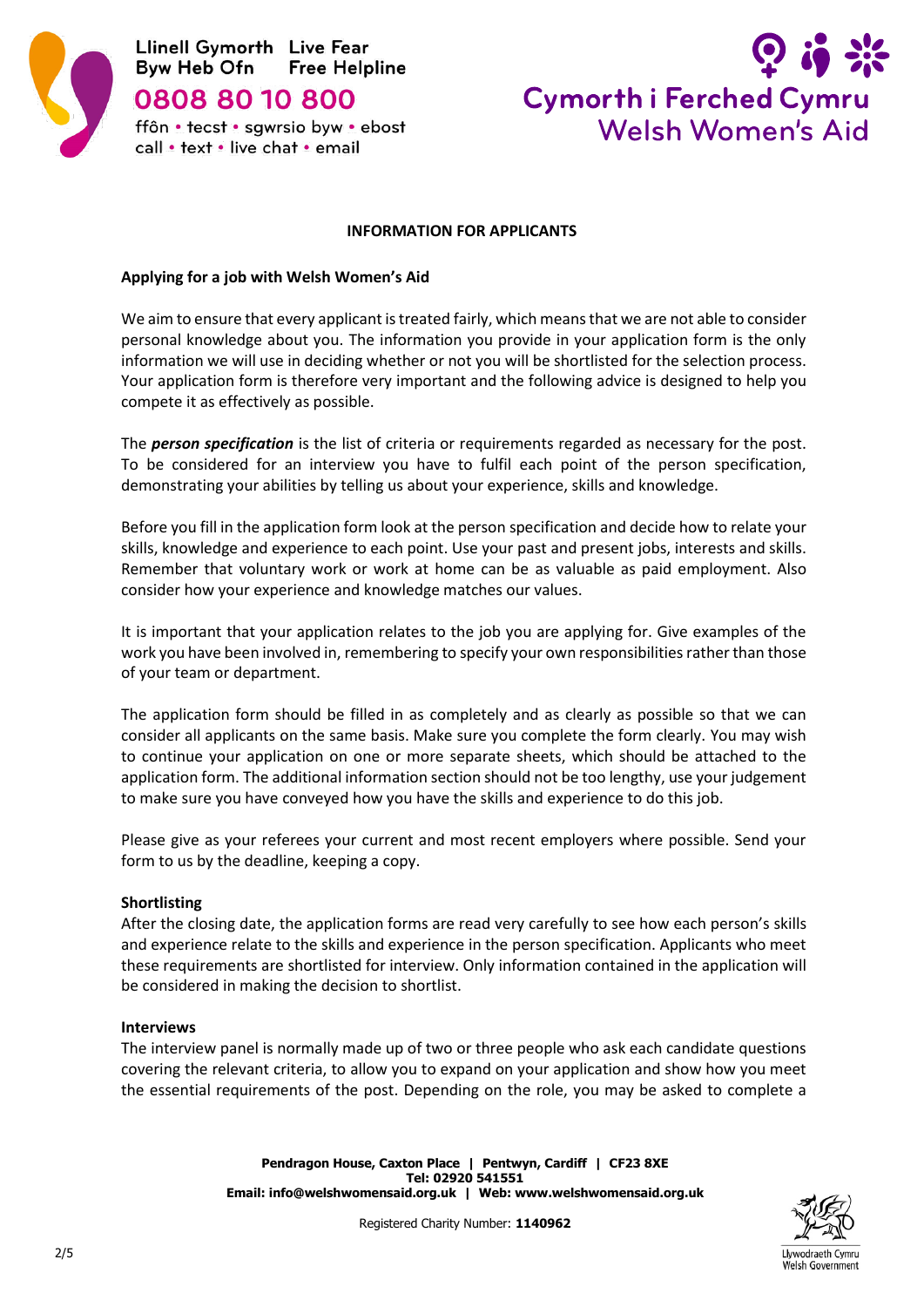

0808 80 10 800

ffôn • tecst • sgwrsio byw • ebost call • text • live chat • email



task/presentation either at or before the interview. You will have the opportunity to ask questions about the job and about working at Welsh Women's Aid at the end of the interview.

Panel members keep a record of their assessment of each applicant so that the reasons for their decision are clear and consistent.

#### **Feedback**

If you are unsuccessful and feel that feedback on your interview would be helpful in applying for other jobs, please write to the HR and Business Support Manager who will be pleased to arrange this for you.

For more information please see our most recent annual report which is available from our website: [http://www.welshwomensaid.org.uk/about/annual-reports/.](http://www.welshwomensaid.org.uk/about/annual-reports/)

Registered Charity Number: **1140962**

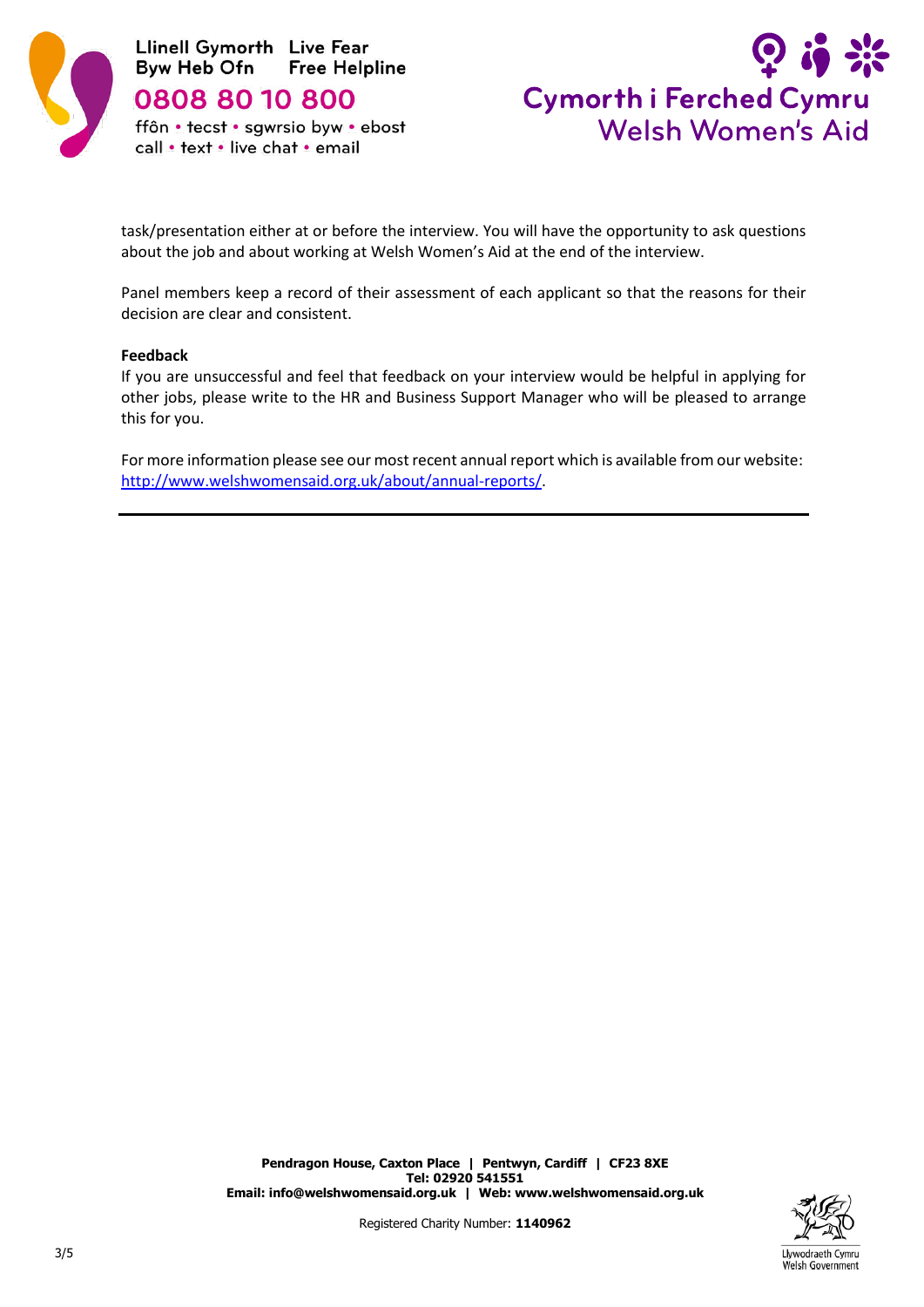

0808 80 10 800

ffôn • tecst • sgwrsio byw • ebost call • text • live chat • email



# **Welsh Women's Aid: Our values and approach**

*"The shared values and analysis of violence against women, and being a member of a national organisation that has the same analysis of the issues, is of the greatest value to us" local specialist service*

Welsh Women's Aid is a feminist organisation, and our values are founded on commitments to human rights, anti-discrimination and freedom from oppression. We endorse global evidence that violence against women, domestic abuse and sexual violence is gendered, a cause and consequence of the unequal position of women and girls in society, a violation of human rights, and is entirely preventable.

Our approach is founded on the following value-base:

*We are feminist and value diversity of lived experiences* – we amplify diverse voices, recognising that identities and life experience impact on experiences of abuse and access to support, safety and justice. We advocate ending violence against women and girls alongside the liberation of all women and girls from multiple oppressions like sexism, racism, classism, homophobia, ageism, ableism, transphobia, to attain social justice for all.

*We promote integrity* – we are accountable, and place survivors' voices and their lived experiences central to our work. We encourage respect, transparency and learning from experience, we challenge misuse of power and promote social responsibility in all we do.

*We collaborate* – we work with survivors, specialist services, other organisations, individuals and communities, to capacity-build services and to evidence and deliver what works in preventing violence against women, domestic abuse and sexual violence.

*We empower* – we advocate a rights-based approach so that all women and children can achieve their full potential, and we promote services led by and for women/minoritised groups as being vital to meeting needs and to achieving social, economic and political liberation from patriarchy, racism, and other oppressions.

*We transform* – we are committed to challenging inequalities and discrimination, to combining high-quality services with activism for social change, and building a movement that ends violence against women and girls and liberates women and girls from multiple and intersecting oppressions to benefit everyone.

*"Professional, collaborative, open … I've had so much communication offering support in different areas, very friendly, open and helpful" local specialist service*

Our values and approach underpin our work nationally and that of our members.



**Pendragon House, Caxton Place | Pentwyn, Cardiff | CF23 8XE Tel: 02920 541551 Email[: info@welshwomensaid.org.uk](mailto:info@welshwomensaid.org.uk) | Web: [www.welshwomensaid.org.](http://www.welshwomensaid.org/)uk**

Registered Charity Number: **1140962**